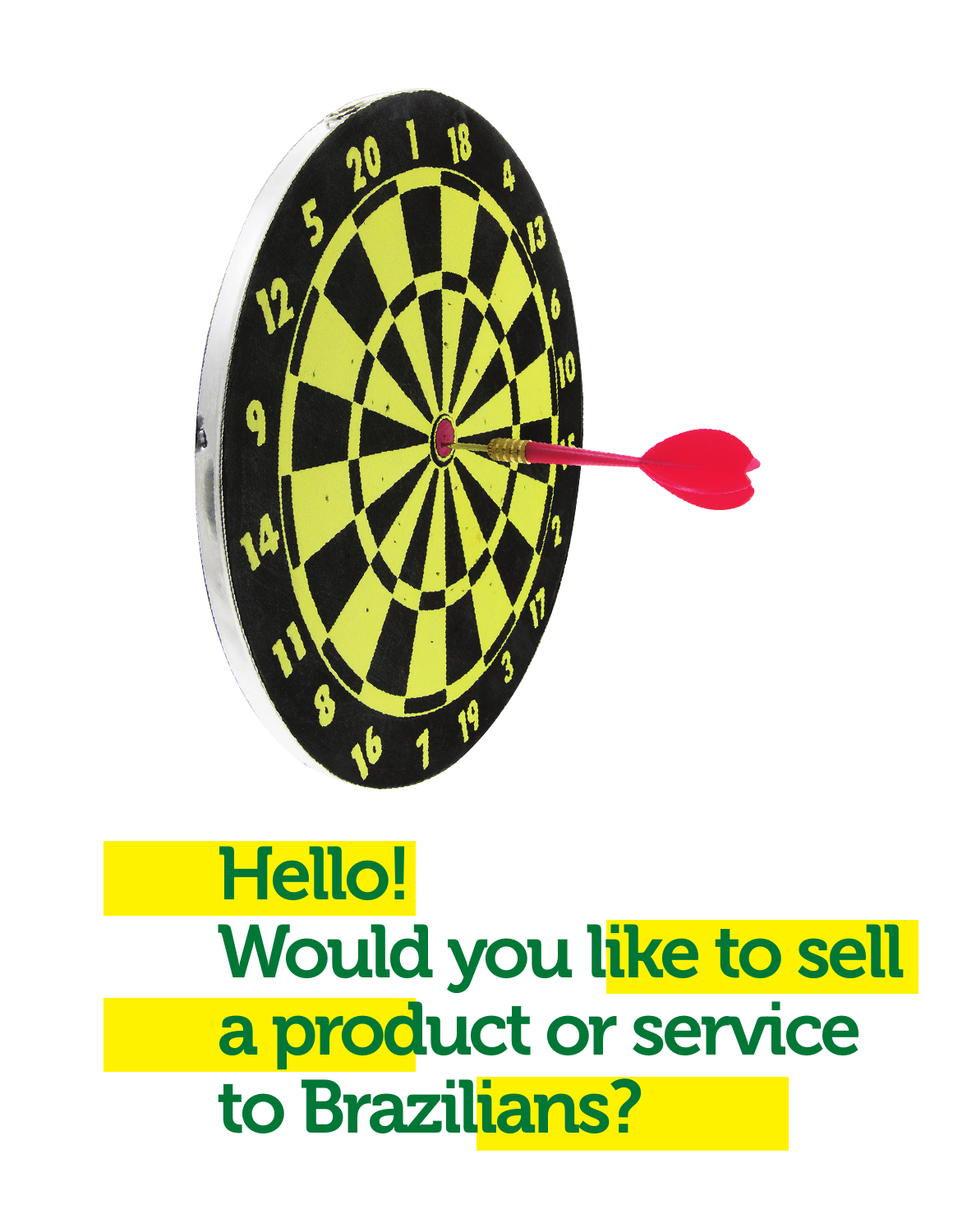## Did you know that Florida is one of the states with the largest concentration of Portuguese and Spanish speaking people?

Did you know that due to the similarity of the Portuguese and Spanish languages many Spanish speaking people living here are also interested in reading about Brazil? They want to know more about this large, emerging country in South America, learn about its culture and use products and services offered by the Brazilian community. Taking these facts into consideration, we have decided to publish **"NOSSA GENTE",** a Brazilian newspaper in which the community participates.

## TARGET

**"NOSSA GENTE"** reaches the ever-growing Brazilian communities. There are more than *250.000* Brazilians living around Miami and *50.000* living in Central Florida.

It is our goal to bring to our readers important information and issues not only pertaining to their local community, but also to the United States, Brazil, and important news from other parts of the world. **"NOSSA GENTE"** will target Brazilian and Portuguese communities in need of new products, services, jobs, and ideas.

**"NOSSA GENTE"** distributes 10,000 free monthly copies in more than 250 distributions points (Stores, Restaurants, Churches, Offices, etc) to the Brazilian and other Portuguese communities living in **Miami, Pompano Beach, Tampa, Port Saint Lucie, Fort Pierce, Ormond Beach, Jacksonville, Gainsville, Fort Myers, Palm Bay, Sarasota and Orlando**.

If you run a small or large business, we have affordable ways to attract new clients to you. Just tell us what you want and we will come up with interesting ideas to attract new customers and help you improve your sales. Together, we can certainly find the best way to help your business connect with new clients and make them choose you.





## FOR ADVERTISE CALL 407 276-6108

Nossa Gente, LLC. 7031 Grand National Dr #101 Orlando FL 32819 Fax: 1 866 659-9817